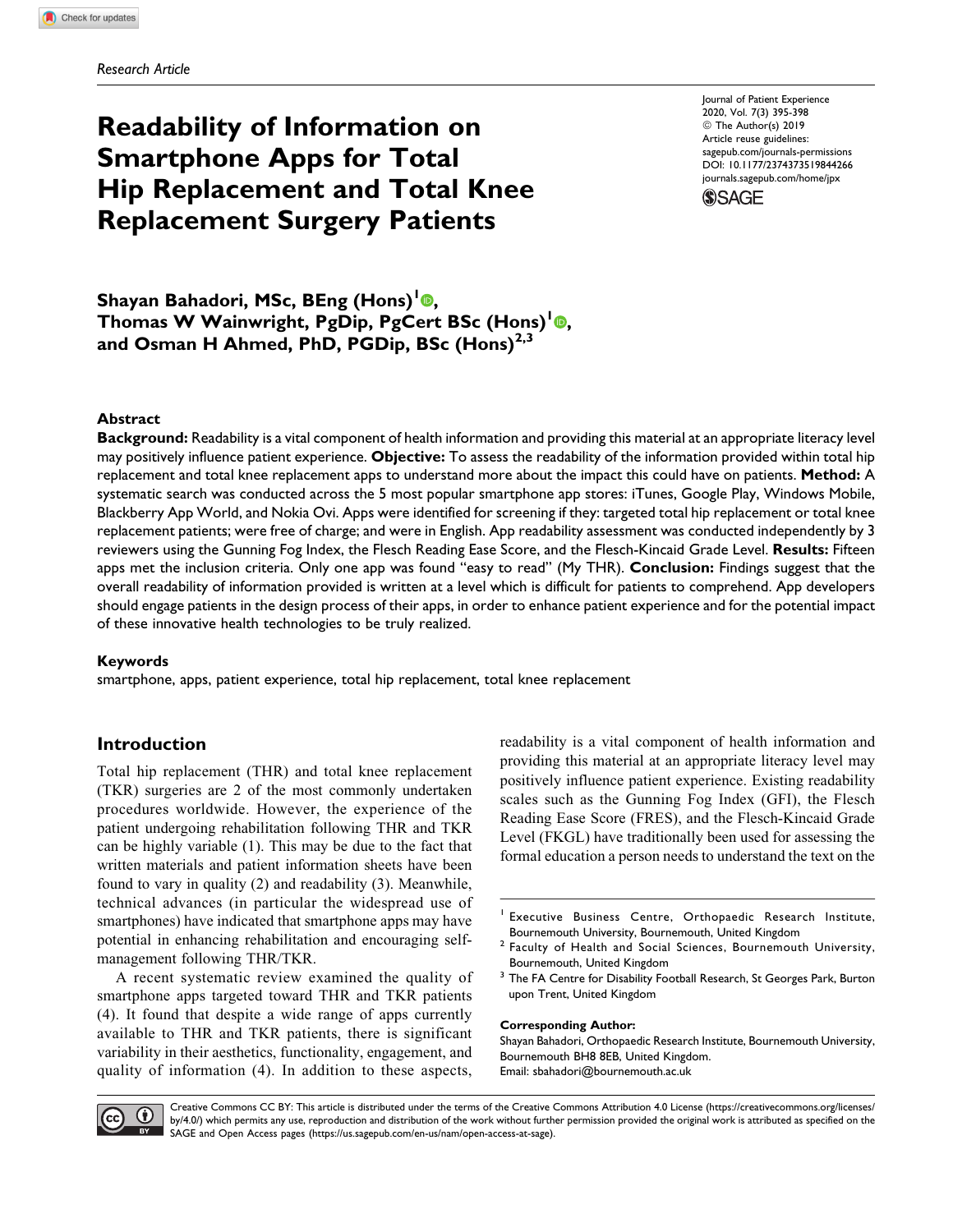first reading (5,6), and more recently health-care websites (5,7,8). To date however, there has been no evaluation of the readability of information on smartphone apps and how this might impact upon patients. This study aims to build on existing studies related to THR and TKR smartphone apps and to assess the readability of the information present on such apps in order to understand more about the impact this could have on patients.

# Method

The search strategy implemented in the study of Bahadori et al (4) was used to retrieve apps from the following sources: Android Google Play, Apple iTunes, BlackBerry World, Windows App Store, and Nokia Ovi Suite. These searches identified 2613 potentially relevant apps, of which 15 apps were include for analysis following the application of inclusion and exclusion criteria (4). Apps were excluded from evaluation if their primary focus was professional practice (ie, apps targeted toward surgeons/clinicians rather than patients); they were not available in the United Kingdom; required purchasing/special login access; outlined general physiotherapy exercises only; were a game (rather than an information app); were not in English; were an advertisement for a company; were solely journal or conference related; or were not related to THR or TKR.

The GFI, FRES, and FKGL are designed to indicate how difficult a passage in English is to understand (6,7). The GFI estimates the number of years of formal education required to understand the text on first reading. GFI scores range from 0 to  $19+$  and represent the reading level of the document. Scores of 0 to 6 correlate with low-literacy resources, 7 to 8 with resources comprehendible by junior high school students, 9 to 12 by high school students, 13 to 16 by college students, 17 to 18 by graduates, and  $19 +$  by those with higher professional qualifications (9). An online tool was utilized to calculate the GFI for each app (10).

The FRES uses the length of sentences and the number of polysyllabic words to determine the overall FRES, while the FKGL utilizes the mean sentence and word length to calculate the complexity of the reading level (7). The FRES scores range from 0 to100, and a higher score is indicative of text that is easy to read (5). The FKGL scores range from 1 to 12 (corresponding to US educational school grades), with scores higher than 12 indicative of college level and domain-specific experts (5). The FRES is calculated using the formula 206.835  $-$  (1.015  $\times$  average sentence lengths [ASLs])  $-$  (84.6  $\times$ average number of syllables per word [ASW]). The FKGL is a modified version of the FRES scale and is calculated as  $(0.39 \times ASL) + (11.8 \times ASW) - 15.59$ . The inbuilt readability statistics feature of Microsoft Word 2007 was used to determine the FRES and FKGL for each app (7).

The lead author (S.B.) downloaded each of the apps and selected a body of text (approximately 150-250 words) from the main information page of each app (7). For each of the included apps the platform that they were available on was recorded, along with the clinical focus of the app (ie, THR, TKR, or both), provider (ie, governmental institution, nongovernmental institution [NGI]), and the characteristics of the app (ie, star rating, last update). The readability evaluation was carried out initially by the lead author (S.B.) and then repeated by one of the other members of the research team (T.W.W./O.H.A.), with verification occurring from cross-checking for consistency. Once all researchers had completed their assessment, results were pooled and where differences in the scoring existed, agreement was reached via consensus. This is in keeping with similar studies looking at readability of online health information (7).

# **Results**

The 15 apps included for analysis are outlined in Table 1 alongside their GFI, FRES, and FKGL data. Readability scores ranged from 6.4 to 10.9 (mean  $= 9.1$ , standard deviation  $[SD] = 1.4$ ) for GFI, 46.4 to 89.4 (mean = 56.9, SD = 11.3) for FRES, and from 7 to 12.4 (mean  $= 9.7$ , SD  $= 1.3$ ) for FKGL. Only one app ("My THR") could be interpreted as "easy to read," that is, it had a readability score of FKGL below 3.3, a GFI below sixth grade, and an FRES above 85.

# **Discussion**

To the best of our knowledge, this is the first study to assess the readability of health information on smartphone apps. This is of importance because providing educational materials at an appropriate level of readability may help to enhance the patient experience.

An earlier evaluation of smartphone apps for THR and TKR patients suggested that despite a wide range of apps being available, there is significant variability in their quality (4). The findings from our study also suggest that the information on THR- and TKR-related smartphone apps is not written at a level which is easily comprehendible by the general public.

This is of concern, given that differences in patient health literacy have been associated with differences in health outcomes (6,12,13). Previous work from the United States has shown that a significant proportion of the general public struggle with comprehending health-care information in the printed format (14), with the recommendation made that health information should be targeted toward an FKGL of around 6 (15). Furthermore, the available health information should be at a GFI level which is easy to understand by the general public and is not lost behind medical vocabulary (5). Practically, there are several steps that can be taken to improve the readability of health information within a smartphone app. Several of our key recommendations for ensuring readability of future THR and TKR apps (and other healthcare-related apps) are highlighted in Figure 1.

In addition, all of the apps identified in this study were developed by NGIs, and as such no appraisal can be made regarding the association between the level of readability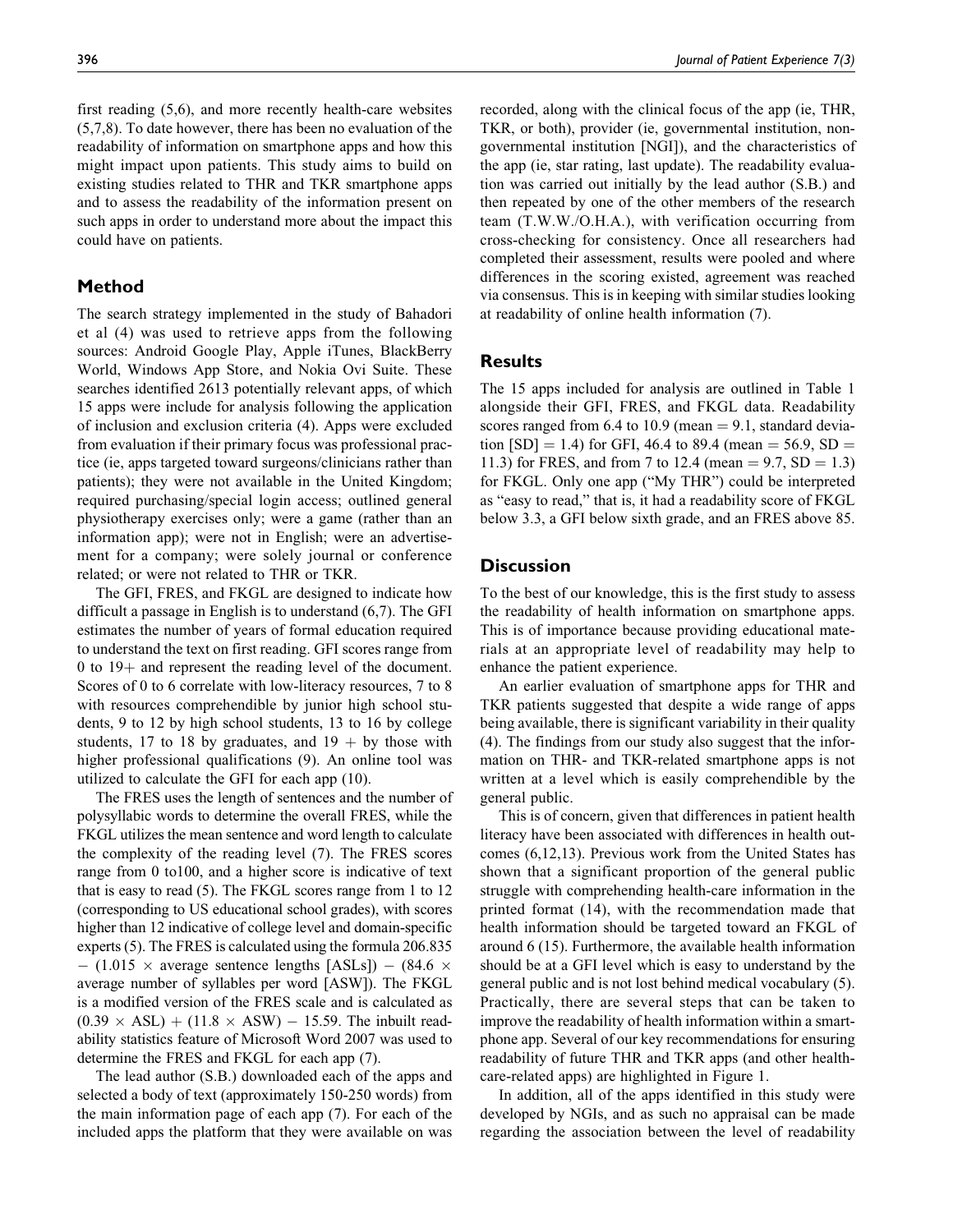| Name of App                  | Platform          | THR or TKR or Both Star Rating Last Updated |     |                    | Provider <sup>a</sup> | <b>FRES</b><br>$(0-100)$ | FKGL<br>$(I - 12)$ | GFI  |
|------------------------------|-------------------|---------------------------------------------|-----|--------------------|-----------------------|--------------------------|--------------------|------|
| BeeWell Orthopaedic Hip      | Apple iTunes THR  |                                             | NR. | June 22, 2017      | NGI                   | 54.2                     | 6.7                | 9.1  |
| Hip Miss Samantha Z Troos    | Apple iTunes Both |                                             | NR. | November 10, 2018  | <b>NGI</b>            | 49.8                     | 10.4               | 9.4  |
| BeeWell Orthopaedic Knee     | Apple iTunes TKR  |                                             | 3.1 | June 22, 2017      | NGI                   | 44.8                     | 8.3                | 8.7  |
| GreenCare Guide for Knee     | Apple iTunes TKR  |                                             | NR. | September 13, 2016 | <b>NGI</b>            | 59.0                     | 9.4                | 10.1 |
| My Knee                      | Apple iTunes TKR  |                                             | NR. | August 11, 2017    | <b>NGI</b>            | 46.4                     | 12.4               | 6.8  |
| My Knee Guide                | Apple iTunes TKR  |                                             | 4.6 | June 07, 2016      | <b>NGI</b>            | 54.0                     | 9.2                | 9.9  |
| My THR                       | Google Play       | THR                                         | 5.0 | March 15, 2017     | <b>NGI</b>            | 89.4                     | 3.3                | 5.8  |
| CommonSurgeries              | Google Play       | <b>Both</b>                                 | 3.9 | March 05, 2015     | NGI                   | 48.9                     | 10.2               | 7.0  |
| Pocket Physio                | Google Play       | <b>Both</b>                                 | 4.3 | April 06, 2016     | NGI                   | 54.7                     | 6.0                | 9.3  |
| Knee Pain Relieving          | Google Play       | TKR                                         | 4.4 | December 31, 2016  | <b>NGI</b>            | 74.6                     | 5.5                | 10.9 |
| Knee Pain Protocol           | Google Play       | TKR                                         | 4.6 | December 02, 2018  | <b>NGI</b>            | 63.5                     | 7.0                | 10.6 |
| Sport Injury Clinic          | Google Play       | <b>Both</b>                                 | 4.2 | April 20, 2012     | NGI                   | 49.9                     | 9.3                | 9.2  |
| Ortho                        | Google Play       | TKR                                         | 3.7 | June 03, 2017      | NGI                   | 55.3                     | 6.9                | 9.6  |
| Know About Surgery treatment | Google Play       | <b>Both</b>                                 | NR. | May 30, 2017       | NGI                   | 60.3                     | 7.3                | 10.8 |
| Healthy Knee                 | Blackberry        | TKR                                         | NR. | August 05, 2015    | NGI                   | 49.3                     | 8.9                | 8.6  |
| Mean                         |                   |                                             |     |                    |                       | 56.9                     | 9.7                | 9.1  |
| Standard deviation           |                   |                                             |     |                    |                       | 11.3                     | 1.3                | 1.4  |

Table 1. Basic Information of the Retrieved Apps and Their Readability Data.

Abbreviations: FKGL, Flesch-Kincaid Grade Level; FRES, Flesch Reading Ease Score; GFI, Gunning Fog Index; NGI, nongovernmental institution; NR, none reported; THR, total hip replacement; TKR, total knee replacement.

<sup>a</sup>Type of provider is determined by answering "Credibility" questions 18 of MARS (11).



Figure 1. Recommendations for enhancing the readability of health-related apps.

within apps and the type of provider. Inviting patients to participate in the evaluation and testing of health apps is an important stage in ensuring that readability requirements are met, and that the patient is at the center of this process.

# Conclusion

This study used the FRES and FKGL tools to evaluate the information on smartphone apps for THR and TKR patients. Findings suggest that the overall readability of information provided is written at a level which is difficult to read level for patients. App developers should engage patients in the design process of their apps, in order to enhance patient experience and for the impact of these innovative health technologies to be truly realized.

#### Declaration of Conflicting Interests

The author(s) declared no potential conflicts of interest with respect to the research, authorship, and/or publication of this article.

#### Funding

The author(s) received no financial support for the research, authorship, and/or publication of this article.

#### ORCID iDs

Shayan Bahadori **I** <https://orcid.org/0000-0003-0201-9840> Thomas W Wainwright  $\bullet$  <https://orcid.org/0000-0001-7860-2990>

# **References**

- 1. Bandholm T, Wainwright TW, Kehlet H. Rehabilitation strategies for optimisation of functional recovery after major joint replacement. J Exp Orthop. 2018;5:44. doi:10.1186/s40634- 018-0156-2.
- 2. Wainwright TW, Burgess LC. To what extent do current total hip and knee replacement patient information resources adhere to enhanced recovery after surgery principles? Physiotherapy. 2018;104:327-37. doi:10.1016/j.physio.2018.05.002.
- 3. Shnaekel AW, Hadden KB, Moore TD, Prince LY, Lowry Barnes C. Readability of patient educational materials for total hip and knee arthroplasty. J Surg Orthop Adv. 2018;27:72-6.
- 4. Bahadori S, Wainwright TW, Ahmed OH. Smartphone apps for total hip replacement and total knee replacement surgery patients: a systematic review. Disabil Rehabil. 2018:1-6. doi: 10.1080/09638288.2018.1514661.
- 5. Ma Y, Yang AC, Duan Y, Dong M, Yeung AS. Quality and readability of online information resources on insomnia. Front Med. 2017;11:423-31. doi:10.1007/s11684-017-0524-9.